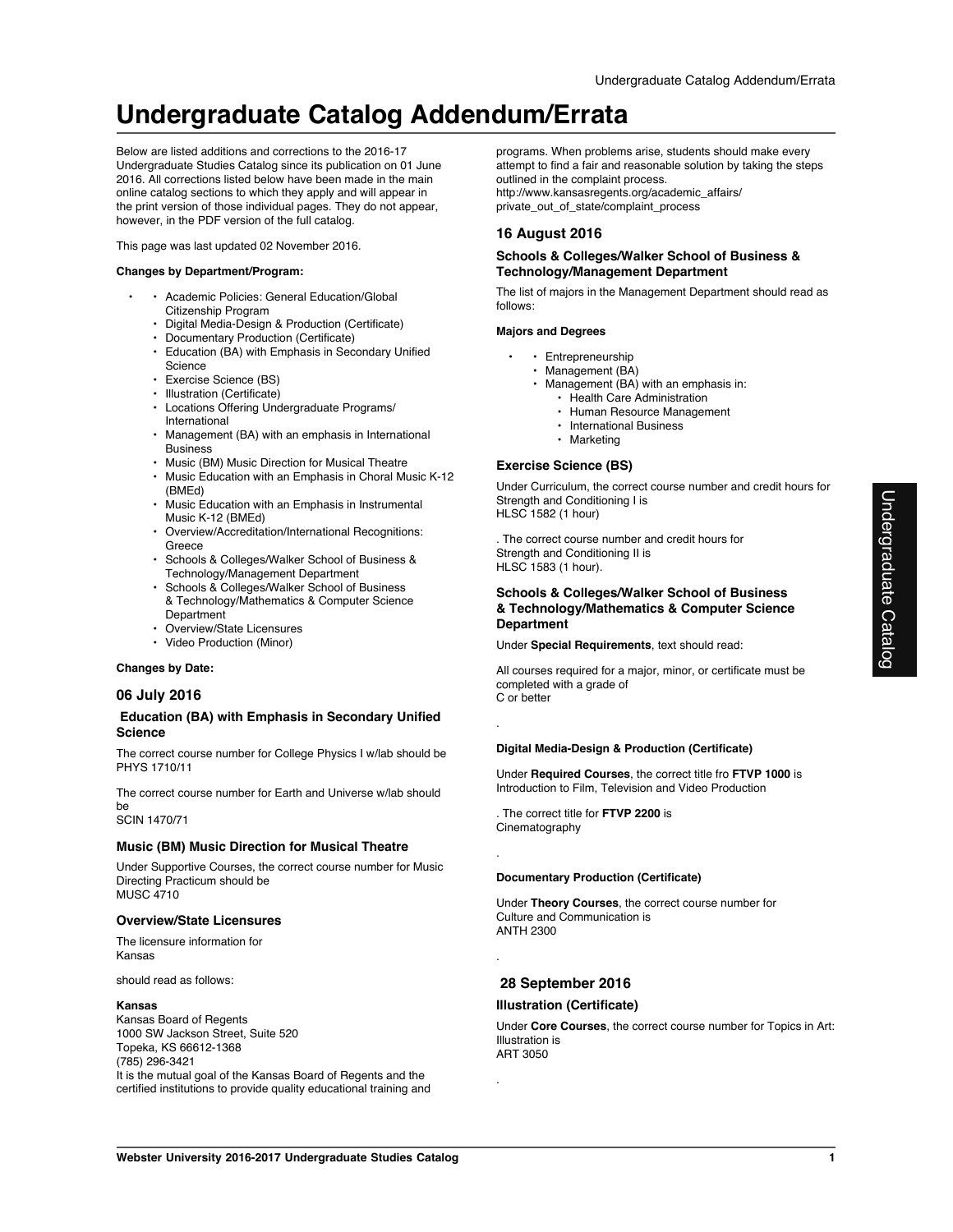## **Undergraduate Catalog Addendum/Errata**

Under **Additional Requirements**, the correct course number for Anatomy is ART 3150;

the correct course number for Image and Text is

ART 3060

; the correct course number for Design fir Digital Portfolios is DESN 2500

## **03 October 2016**

### **Music Education with an Emphasis in Choral Music K-12 (BMEd)**

Under **All music education majors also complete**, courses should read as follows:

• E

.

DUC 2000 Beginning Practicum in Education

(Grade of B or better) (1 hour)

- EDUC 2110 Communication in Education (3 hours)
- EDUC 2300 Child and Adolescent Development

 (3 hours) • E

DUC 2800 Foundations in Education

(Grade of B or better) (3 hours)

- EDUC 2900 Education of Students with Exceptionalities (3 hours)
- EDUC 3010 Practicum: K-12 Choral Music (1 hour)
- EDUC 3100 Learning, Teaching, and Assessment (3 hours)
- EDUC 4000 Apprentice Teaching Seminar (1 hour)
- EDUC 4435 Inclusive Practices for the General Education Teacher (3 hours)
- EDUC 4983 Apprentice Teaching: Choral Music K-12 (13 hours)

### **Music Education with an Emphasis in Instrumental Music K-12 (BMEd)**

Under

### **All music education majors also complete**

, courses should read as follows:

• E

DUC 2000 Beginning Practicum in Education

(Grade of B or better) (1 hour)

- EDUC 2110 Communication in Education (3 hours)
- EDUC 2300 Child and Adolescent Development

(3 hours)

• E

DUC 2800 Foundations in Education

(Grade of B or better) (3 hours)

- EDUC 2900 Education of Students with Exceptionalities (3 hours)
- EDUC 3011 Practicum: K-12 Instrumental Music (1 hour)
- EDUC 3100 Learning, Teaching, and Assessment (3 hours)
- EDUC 4000 Apprentice Teaching Seminar (1 hour)
- EDUC 4435 Inclusive Practices for the General Education Teacher (3 hours)
- EDUC 4984 Apprentice Teaching: K-12 Instrumental Music (13 hours)

## **Academic Policies: General Education/Global Citizenship Program**

### Text should read:

Webster University maintains policies and guidelines that promote and facilitate student transfer to the University, including transfer coursework applicable to general education requirements. Students who have completed an approved associate of arts degree will have satisfied Webster University's general education section and First Year Seminar requirement of the Global Citizenship Program. Students who have completed an approved general education program in Missouri (the 'CBHE Model general education program'), or the equivalent in other states where Webster University holds articulation agreements (IGETC in California), will have satisfied Webster University's general education section and First Year Seminar requirement of the Global Citizenship Program. Please note that students will be required to complete Global Keystone Seminar at Webster University, as this course is an upper-division degree requirement. Completion of the general education program must be verified or documented on the sending institution's official transcript. Students transferring to Webster University without completion of an associate of arts degree will have their previous collegelevel coursework evaluated on a course-by-course basis for equivalency with Webster University's general education requirement. Students already holding a baccalaureate degree and seeking a sequential degree are not required to complete the University's Global Citizenship Program requirement.

### **01 November 2016**

### **Management (BA) with an emphasis in International Business**

Under **Language**, the following phrase was included as an error; it has been removed

:

• International History, International Politics, International Relations, General course on an international topic (12 hours)

### **02 November 2016**

### **Overview/Accreditation**

Under **International Recognitions**, information for the Greece has been added:

• **Greece**: Webster University, through its Athens Campus, Webster Athens, has been accredited/licensed by the Ministry of Education, Research and Religious Affairs of the Hellenic Republic to operate in Hellas [Greece] under permit 127051/K1/01.08.2016 [Government Gazette 2585/ B/22.08.2016].

### **Locations Offering Undergraduate Programs/ International**

 Athens, Greece has been added as an international location. Campus information is as follows:

**Greece**

**Athens**

5 Marcus Aurelius 2 Kyristou and Lysiou Streets Athens, Greece GR 105 57